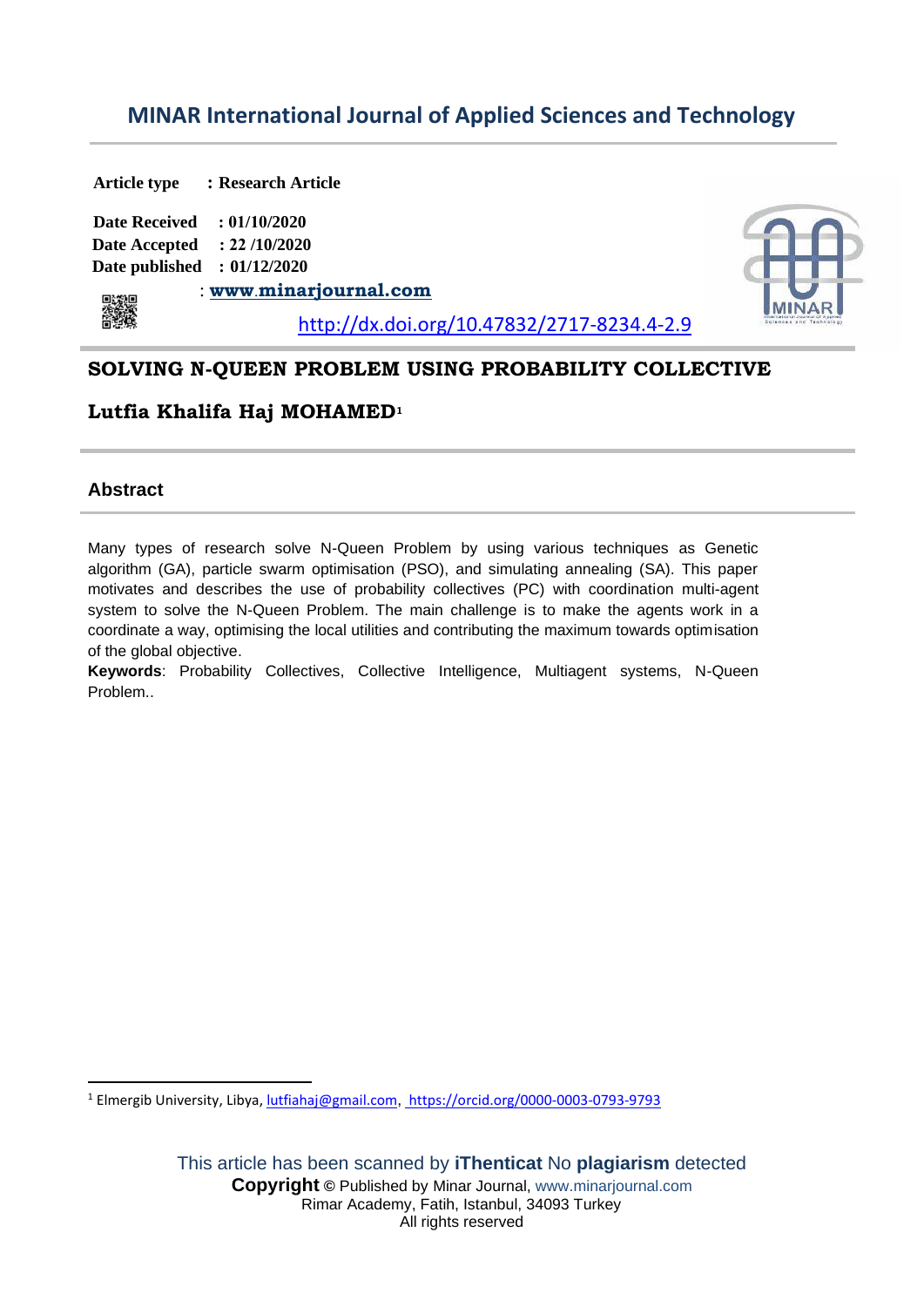#### **Literature Review**

In a few past years, there are challenges to solve complex problems by using a set of distributed intelligence agents. These agents act in some specific direction to find local payoffs or the best solution. Hence, Probability collectives (PC) in the framework of CION are a new distributed optimisation algorithm that was first introduced by Dr David Worlpert in 1999 in a Technical Report suggested to NASA [6] [9]. In 2004, many modifications and applications have already been evolved, where Lee and Worlpert change the word utility with a private utility to reduce the sample size utilised in the PC algorithm with no prejudice and low contrast. The sample size has effectively been reduced using the data aging technique (Beneniawski et al 2005). Kulkarni et al (2008) shorted the sample region around the present optimal points by modifying the sample principle on original MontE-Carlo. In 2011, it has been updated some of the strategies like Steepest Decent, Nearest Newton, and Brower Fixed Point method by Worlpert et al [10]. Moreover, Worlpert et al used the significance sampling and parametric Machine Learning technique to classify the PC algorithm as 'Delayed Sampling' and place forward another 'Immediate Sampling'. Kulkarni et al. (2011) have been used the Broyden Fletcher Goldfarb Shanno method (BFGS) to optimise the model [10][9].

Some application is implemented using the approach of the PC to solve different areas. The benchmark problems demonstrate that the PC algorithm outperforms on GA in the rate of decent, trapping in fake minima and long term optimisation (Hung et at 2005). PC is also used to evaluate the queens, bar, and bin packing problems by (Worlpert et al). It has been solved as multi-depot multiple travelling salesmen problems (Kulkarni et al 2010; Kulkarni et al 2010b), the feel assignment problem (Antoine et al 2004), university course timetabling problems (Autory and Brian 2008), and vehicle routing problems (Kulkarni et al 2010) [10].

#### **1. Introduction to probability collective**

PC algorithm is a modern method to solve distributed optimisation problems and the approach of PC which is in the framework of CION with its linkages to Game Theory, Statistical Physics, and Optimisation [11][1]. In PC, the variables are denoted as individual agents/players and the distributed optimisation problem is considered as a game played by these agents [2] [4]. Theory of PC allocates probability distributed values to select the agents' moves and allowing for each agent to autonomously update its own probability distribution at each iteration. These agents select a particular action based on the highest probability to optimise their own utility function. Thus, The algorithm continues to find the best solution until the convergence reaches to the global solution or one of stopping criteria such as  $T = 0$  [5].

In some applications, the agents require knowing the inter-agent-relationship. It is one of the strategies set which each agent assumed to realise. This permits all the agents to define the correct access to the strategy collections. These decisions are picked independently by every agent finding the available information due to optimise the local utility and realise the global utility [5].

1.1 Advantages of Probability Collectives

Probability collectives have many benefits over the other techniques that can use optimisation tasks:

In PC, every agent autonomously updates its own probability values at any time, and it can be used on continuous, discrete or mixed variables [5] [3].

- A set of probability strategy has always been a vector of real numbers with this way it permits the technique of simple optimisation for Euclidean vectors as the gradient descent to be usable [3].

- The cost function of the PC can be irregular or noisy because it is a robust algorithm [3].

- A variable with a peaky distribution plays a more significant role in the optimisation task than a variable with a broad distribution since PC provides the sensitivity information about the problem [4].

- Each agent (variable) can find the minimum value of the global objective by using the Homotopy function [6].

### **1.2 N-Queens Problem**

The N-queens problem has been proposed by Max Bezzel in 1848 for normal 8×8 chessboard, which belongs to the class of constraint satisfaction problems. The objective of the problem is to put N queens on a  $N \times N$  chessboard where there are no conflicts among any of queens such as no shared rows, columns, diagonals [8]. This problem is formalized as follows.

- Let  $V = \{v_1, \dots, v_n\}$  are a group of variables and each of them is identical to a row in the chessboard [8].

**-** N are a number of queens.

- Every variable  $v_i$  takes a value from the domain where  $D_i = \{1,2,3 \ldots \ldots \ldots \ldots \}$ , where every  $v_i$ corresponds to a column of the chessboard which can place a queen [7].

**-** The constraints are  $v_i \neq v_j$ ,  $v_i - v_j \neq i - j$ ,  $v_i - v_j \neq j - i$  [7].

**-** The objective function is non-attacking queens on the N × N chessboard by considering the chess rules.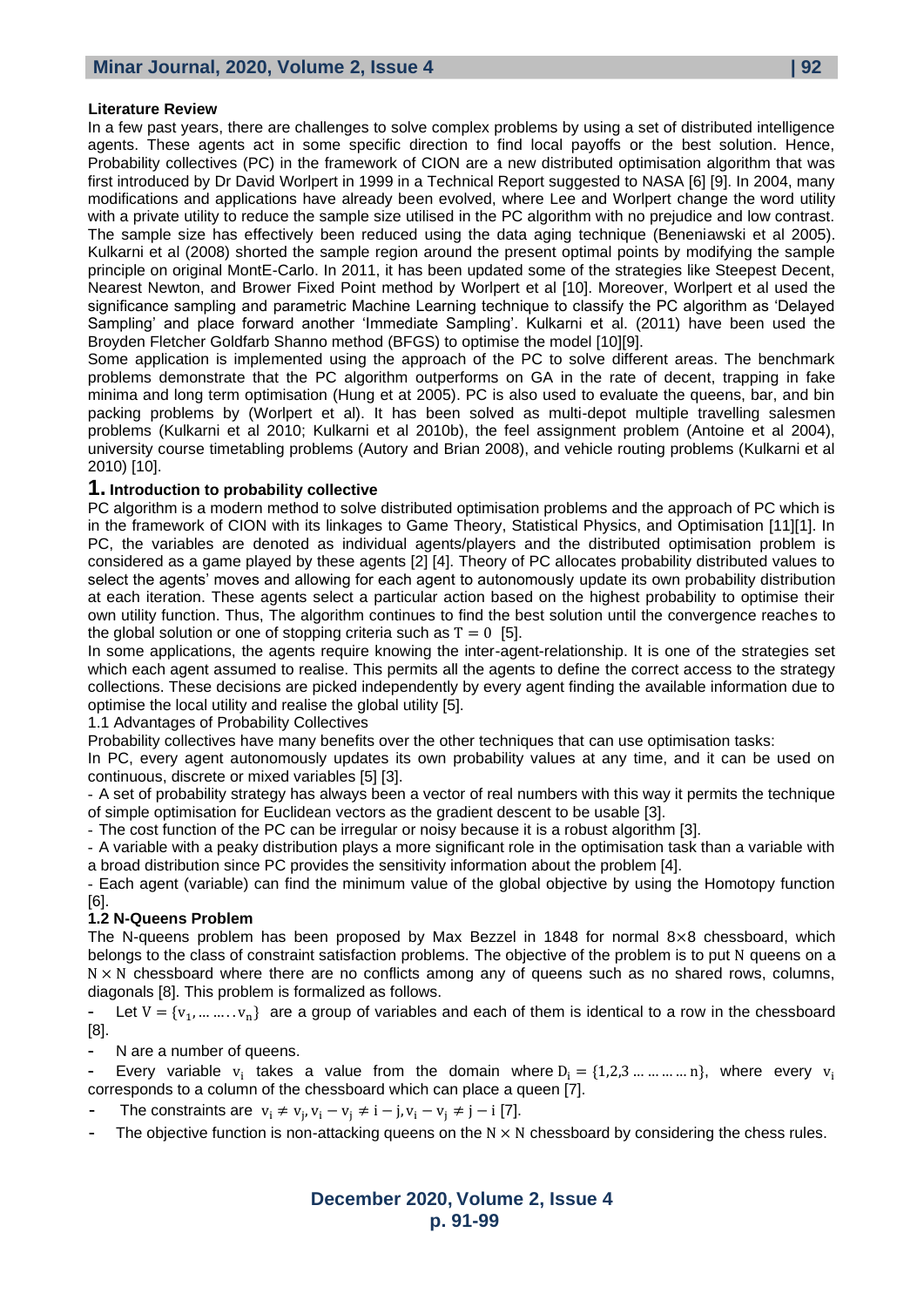

Figure 1: Example of Queen's Move

#### **2.** probability Collectives Algorithm

Probability collectives can formalise as a group of N agents, each agent  $x_i$  can take on a finite number of values from interval  $\Omega\in\left[x_i^L,x_i^H\right]$  and builds a set of solution through a strategy set x represented as [5][9]:

$$
X_{i} = \left\{ X_{i}^{[1]}, X_{i}^{[2]}, \dots \dots \dots, X_{i}^{[m_{i}]} \right\}, \quad i \in \{1, 2, \dots \dots \dots N\}
$$
 (1)

Where 
$$
m_i
$$
 is the number of strategies and N is the number of variables, In PC, each agent combines the strategy  $Y_i^r$  which chooses randomly by other agents as:

$$
Y_{i}^{[1]} = \left\{ X_{1}^{[2]}, X_{2}^{[2]}, \dots, X_{i}^{[1]}, \dots, X_{N-1}^{[2]}, X_{N}^{[2]} \right\}
$$
 (2)

The superscript [?] denotes to random selection and each agent has formed one strategy set for every of the residual strategies. Accordingly, the set of solutions build by agent i as shown below.

$$
\begin{aligned} Y_i^{[2]} &= \left\{X_1^{[7]}, X_2^{[7]}, \dots \dots, X_i^{[2]}, \dots \dots, X_{N-1}^{[7]}, X_N^{[7]}\right\} \\ Y_i^{[3]} &= \left\{X_1^{[7]}, X_2^{[7]}, \dots \dots, X_i^{[3]}, \dots \dots, X_{N-1}^{[7]}, X_N^{[7]}\right\} \\ Y_i^{[r]} &= \left\{X_1^{[7]}, X_2^{[7]}, \dots \dots, X_i^{[r]}, \dots \dots, X_{N-1}^{[7]}, X_N^{[7]}\right\} \\ Y_i^{[m_i]} &= \left\{X_1^{[7]}, X_2^{[7]}, \dots \dots, X_i^{[m_i]} \dots \dots, X_{N-1}^{[7]}, X_N^{[7]}\right\} \end{aligned}
$$

 $\{$  (3)

As the same, all the residual agents form their collective strategy sets as shown in equation (3), then every agent i evaluates the objective function for each their combined strategy set  $Y_i^{[m_i]}$  as:

 $G(Y_i^{[1]}), G(Y_i^{[2]}), ..., G(Y_i^{[r]}), ..., ..., G(Y_i^{[m_i]})$ )  $(4)$ 

Each agent finds the sum of the objective function for its combined strategy set to be minimised as follows [9]:

$$
Y_1^{[1]} = \left\{X_1^{[1]}, X_2^{[2]}, \dots, X_i^{[2]}, \dots, X_{N-1}^{[2]}, X_N^{[2]}\right\} \quad G\left(Y_1^{[1]}\right)
$$
\n
$$
Y_1^{[2]} = \left\{X_1^{[2]}, X_2^{[2]}, \dots, X_i^{[1]}, \dots, X_{N-1}^{[2]}, X_N^{[2]}\right\} \quad G\left(Y_1^{[2]}\right)
$$
\n
$$
Y_1^{[m]} = \left\{X_1^{[n]}, X_2^{[2]}, \dots, X_i^{[1]}, \dots, X_{N-1}^{[2]}, X_N^{[2]}\right\} \quad G\left(Y_1^{[m]} \right)
$$
\n
$$
Y_1^{[2]} = \left\{X_1^{[2]}, X_2^{[2]}, \dots, X_i^{[2]}, \dots, X_{N-1}^{[2]}, X_N^{[2]}\right\} \quad G\left(Y_1^{[1]}\right)
$$
\n
$$
Y_1^{[m]} = \left\{X_1^{[2]}, X_2^{[2]}, \dots, X_i^{[2]}, \dots, X_{N-1}^{[2]}, X_N^{[2]}\right\} \quad G\left(Y_1^{[1]}\right)
$$
\n
$$
Y_N^{[m]} = \left\{X_1^{[2]}, X_2^{[2]}, \dots, X_i^{[n]}, \dots, X_{N-1}^{[2]}, X_N^{[2]}\right\} \quad G\left(Y_1^{[n]}\right)
$$
\n
$$
Y_N^{[2]} = \left\{X_1^{[2]}, X_2^{[2]}, \dots, X_i^{[2]}, \dots, X_{N-1}^{[2]}, X_N^{[2]}\right\} \quad G\left(Y_N^{[1]}\right)
$$
\n
$$
Y_N^{[m]} = \left\{X_1^{[2]}, X_2^{[2]}, \dots, X_i^{[2]}, \dots, X_{N-1}^{[2]}, X_N^{[2]}\right\} \quad G\left(Y_N^{[2]}\right)
$$
\n
$$
Y_N^{[m_1]} = \left\{X_1^{[2]}, X_2^{[2]}, \dots, X_i^{[2]}, \dots, X_{N-1}^{[2]}, X_N^{[m_1]}\right\} \quad \psi \quad G\left(Y_N^{[m_1]}\right)
$$
\n
$$
Y_N^{[m_1]} = \left\{X_1^{[
$$

It is a very hard to find the minimum of function  $\sum_{r=1}^{m_i} G(Y_i^{[r]})^n$ , because there are several possible local minima. For this reason, the objective function  $\sum_{r=1}^{m_i} G(Y_i^{[r]})^n$  are converted into another to topological space by building an easier functionE and placing it in a new form known as a Homotopy Function.  $J_i(q(x_i), T) = \sum_{r=1}^{m_i} G(Y_i^{[r]}) - T * E$ ,  $T \in [0, \infty)$  (6)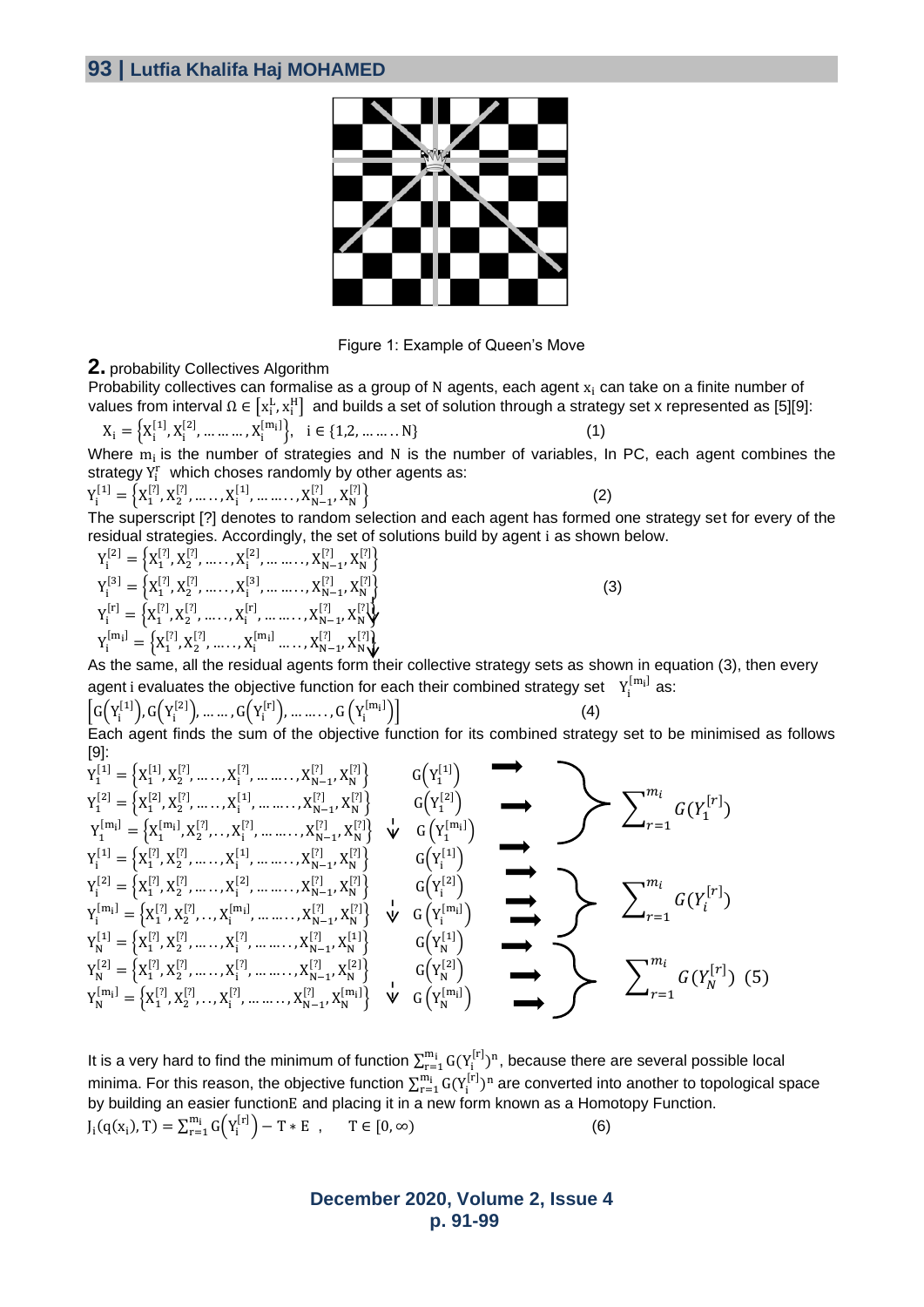For all agents are assigned uniform probability distribution  $q(X_i^{[r]})$  such as if the number of strategies  $m_i = 5$ then each agent i will take uniform probability distribution  $q\!\left(X_i^{[r]}\right) = \frac{1}{5}$  $\frac{1}{5}$  that is shown in figure 2.



Figure 2: Uniform Probability Distribution  $m_i = 5$  of Agent I

Hence,  $q(X_i^{[r]})$  is calculated as:  $q(X_i^{[r]}) = \frac{1}{m}$  $\frac{1}{m_i}$ , k = 1,2,3..............,m<sub>i</sub> (7)

Every agent calculates the expected utility function  $\sum_{r=1}^{m_i} E(G(Y_i^{[r]}))$  through using a joint product probability which is formed from the probability distribution of other agents randomly, The expected objective function for N agents are as follows [2][9]:

$$
G(Y_1^{[1]}) q(X_1^{[1]}) \Pi_{(1)} q(X_2^{[2]}) = E(G(Y_1^{[1]}))
$$
  
\n
$$
G(Y_1^{[m_1]}) q(X_1^{[m_1]}) \Pi_{(1)} q(X_2^{[2]}) = E(G(Y_1^{[m_1]}))
$$
  
\n
$$
G(Y_1^{[m_1]}) q(X_1^{[m_1]}) \Pi_{(1)} q(X_{(1)}^{[2]}) = E(G(Y_1^{[m_1]}))
$$
  
\n
$$
G(Y_N^{[1]}) q(X_N^{[1]}) \Pi_{(N)} q(X_{(N)}^{[2]}) = E(G(Y_N^{[1]}))
$$
  
\n
$$
G(Y_N^{[1]}) q(X_N^{[1]}) \Pi_{(N)} q(X_N^{[2]}) = E(G(Y_N^{[1]}))
$$
  
\n
$$
G(Y_N^{[1]}) q(X_N^{[1]}) \Pi_{(N)} q(X_N^{[2]}) = E(G(Y_N^{[1]}))
$$
  
\n
$$
G(Y_N^{[1]}) q(X_N^{[1]}) \Pi_{(N)} q(X_N^{[2]}) = E(G(Y_N^{[1]}))
$$
  
\n
$$
G(Y_N^{[1]}) q(X_N^{[1]}) \Pi_{(N)} q(X_N^{[2]}) = E(G(Y_N^{[1]}))
$$
  
\n
$$
G(Y_N^{[1]}) q(X_N^{[1]}) \Pi_{(N)} q(X_N^{[2]}) = E(G(Y_N^{[1]}))
$$
  
\n
$$
G(Y_N^{[1]}) q(X_N^{[1]}) \Pi_{(N)} q(X_N^{[2]}) = E(G(Y_N^{[1]}))
$$
  
\n
$$
G(Y_N^{[1]}) q(X_N^{[1]}) \Pi_{(N)} q(X_N^{[2]}) = E(G(Y_N^{[1]}))
$$
  
\n
$$
G(Y_N^{[1]}) q(X_N^{[1]}) \Pi_{(N)} q(X_N^{[2]}) = E(G(Y_N^{[1]}))
$$
  
\n
$$
G(Y_N^{[1]}) q(X_N^{[1]}) \Pi_{(N)} q(X_N^{[2]}) = E(G(Y_N^{[1]}))
$$
  
\n
$$
G(Y_N^{[1]}) q(X_N^{[1]}) \Pi_{(N)} q(X_N^{[2]}) = E(G(Y_N^{[1]}))
$$
  
\n
$$
G(Y
$$

Now, we need to replace E used in the Homotopy function and put its place a Convex function such as the Entropy Function [6][5].

$$
S_i = -\sum_{r=1}^{m_i} \left[ q\left(X_i^{[r]}\right) \log_2 q\left(X_i^{[r]}\right) \right]
$$
\nHence, each agent is minimized, the Hermitian equation,  $f(x_i) = f(x_i)$  (9)

Hence, each agent i minimized its Homotopy function as: mi

$$
J_i\left(q(X_i^{[r]})\!,T\right) = \sum_{r=1}^{r=1} E\left(G(Y_i^{[r]})\right) - T * S_i
$$
\n
$$
= \sum_{r=1}^{m_i} E\left(G(Y_i^{[r]})\right) - T * \left(-\sum_{r=1}^{m_i} \left[q(X_i^{[r]})\log_2 q(X_i^{[r]})\right]\right)
$$
\nWhere  $T \in [0,\infty)$  (10)

Some of a suitable optimisation technique is used to find the minimization of Homotopy function such as Nearest Newton Descent Scheme (NNDS), Broden-Flectcher-Goldfarb-Shanno (BFGS) and Deterministic Annealing (DA) (Kulkarni et al 2015)[6][9]. Thus, the NNDS will be used in this thesis to update the probability of all the strategies of each agent i as follows:

$$
q(X_i^{[r]}) \leftarrow q(X_i^{[r]}) - \alpha_{step} * q(X_i^{[r]}) * K_{r \text{ update}}
$$
\nWhere  $K_{r \text{ update}} = \frac{\text{Contribution of agent i}^r}{r} + s_i(q) + \ln(q(X_i^{[r]}))$  (12)

\nAnd Continution of agent i<sup>r</sup> = E\left(G(Y\_i^{[r]})\right)\_n - \left(\sum\_{r=1}^{m\_i} E\left(G(Y\_i^{[r]})\right)\right)\_n (13)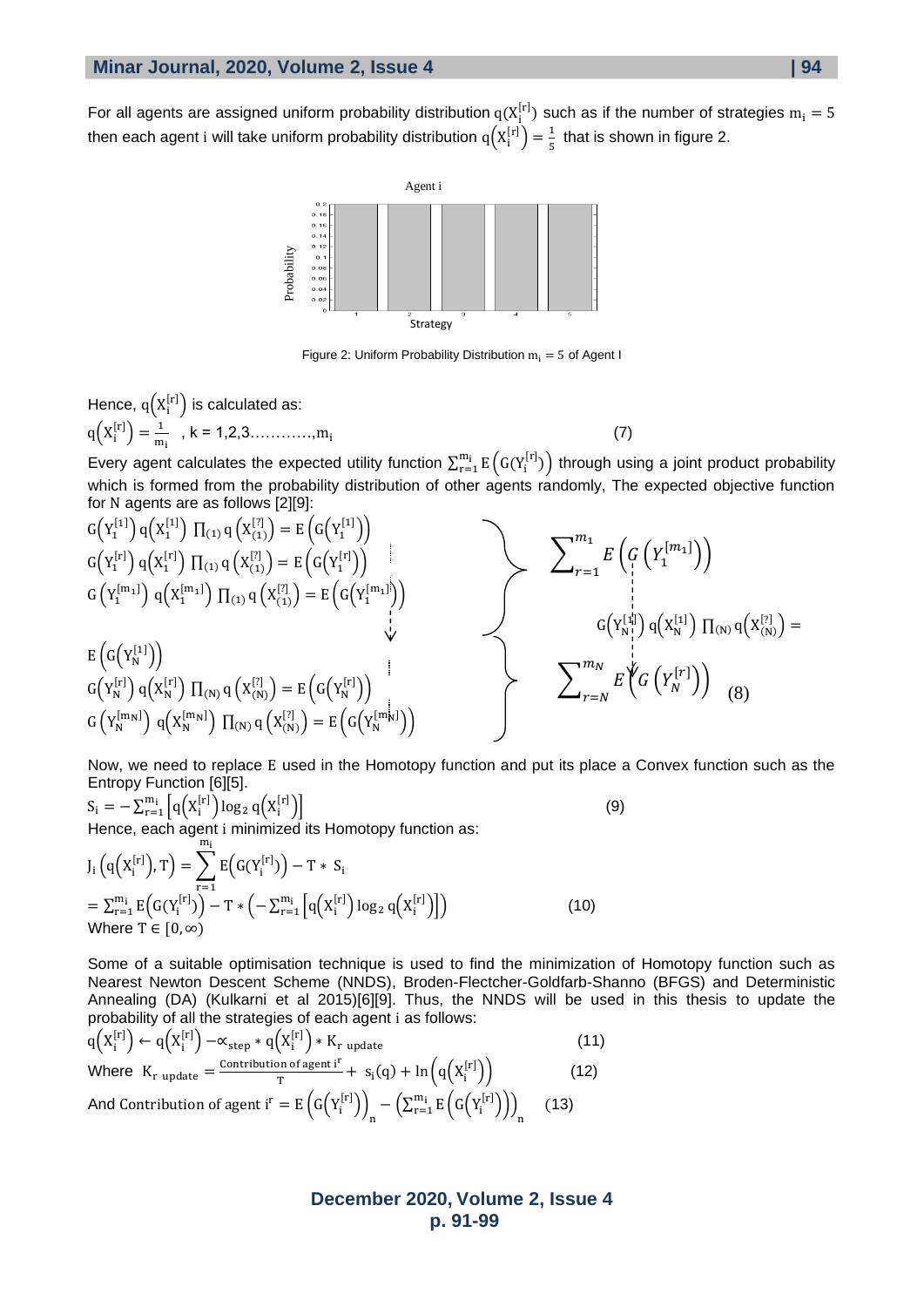## **95 | Lutfia Khalifa Haj MOHAMED**

 $\alpha_{step}$  is constant which takes a value  $\epsilon$  (0, 1]and T is Boltzamann's temperature, which starts from T  $\gg$ 0 or T = T<sub>intial</sub> or T → ∞, so K is a number of iterations and  $s_i(q)$  is the Entropy Function of agenti. Clearly, each strategy has the maximum contribution for the minimisation of the expected utility function. This strategy is known as a favourable combined strategy  $X_i^{[far]}$  [9]. For example, there are 5 strategies for 3 agents as demonstrated in figure 3.



All agents compute the objective function  $(G(Y^{fav})^n$  where  $Y_{fav}$  is given by  $Y^{fav} = {X_1^{fav,n}, X_2^{fav,n}, X_{N-1}^{fav,n}, X_N^{fav,n} \}$ . Actually, there are some criteria to terminate the algorithm of probability collectives either:

If temperature  $T \rightarrow 0$ .

 $\mathsf{F} \parallel \mathsf{G}(\mathsf{Y}^{\text{fav}})_{\mathsf{n}} - \mathsf{G}(\mathsf{Y}^{\text{fav}})_{\mathsf{n}-1} \mathsf{I} \leq \varepsilon \mathsf{ where } \varepsilon > 0.$ 

For each iteration, the PC algorithm updates the boundaries of variables  $\Omega$  and Boltzmann's temperature as follows:

$$
X_i^L(n + 1) = (1 - \lambda) * X_i^{fav}, i = 1... N
$$
  
\n
$$
X_i^H(n + 1) = (1 + \lambda) * X_i^{fav}, i = 1, ......... N
$$
  
\n
$$
T_{n+1} = (1 - \alpha_T) * T_n
$$
\n(16)

Where  $0 < \lambda < 1$  is the range factor and  $0 < \alpha_T < 1$  is the cooling rate. The algorithm PC continues until one of mentioned criteria above is satisfied.

#### **3.** Application of PC to N-queens problem

In this thesis, we applied this problem addressed by PC to Distributed Constraint Satisfaction Problems (DCSP). We can formalise the algorithm as follows:

Step 1: Initialize the parameters of the PC algorithm (T = 100,  $\lambda = 0.9$ ,  $\alpha_s = 0.098$ ,  $\alpha_T = 0.9$ , K = 150, M<sub>i</sub> = 10, Runs = 20), and ( $NQ = 40$  is a number of queens,  $N = 10$  is a number of population and NAction = is a number of actions.

Step 2: Create actions list.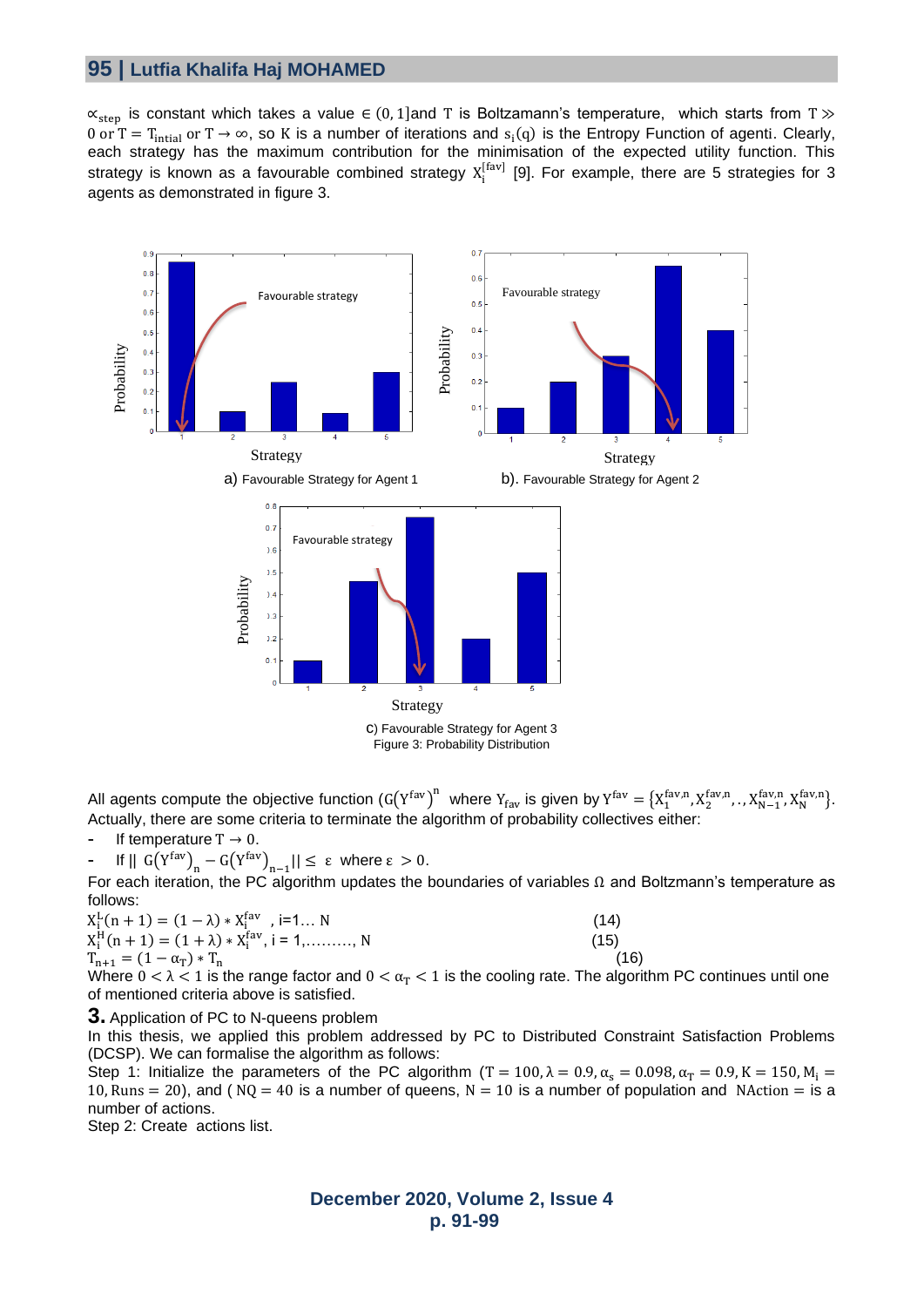Step 3: Initialize a set of agents where each agent can take a value from domain ={1,2,....,NQ} where initialization is done using a random permutation such as  $x=[1,3,4,2]$ .

- Step4: Apply actions and evaluate the objective function for each agent.
- Step 5: Check all constraint which is satisfied.

ber

- Step 6: Find the best solution using the PC algorithm.
- Step 7: Until the global minimum is reached, then accept the optimal solution.



Figure 4: shows the flowchart of the PC algorithm to the N-queens problem.

The probability collectives are implemented to solve four problems using Matlab2013b in Windows 7 operating systems and run on a personal computer with Intel Core(TM) i3 2.10 GHz CPU and 4.00GB of RAM. we implemented the PC algorithm of N-queens problem for various sizes N=(8,100,150,180) and show the best solution based on time and a number of iterations.

### **4. Results of N-Queens Problem**

We implemented the PC algorithm to solve the N-queens problems at different sizes ( $N = 8,100,150,180$ ). Figure 5 illustrates the convergence for various sizes of problem. The numbers of conflicts drop sharply from 1 to 0 as in figure 5 (a). Whereas, the number of conflicts in figure 5 (b, c, d) decreased gradually to reach zero. This means, the small size of the problem took much fewer iterations to convergences than larger sizes.

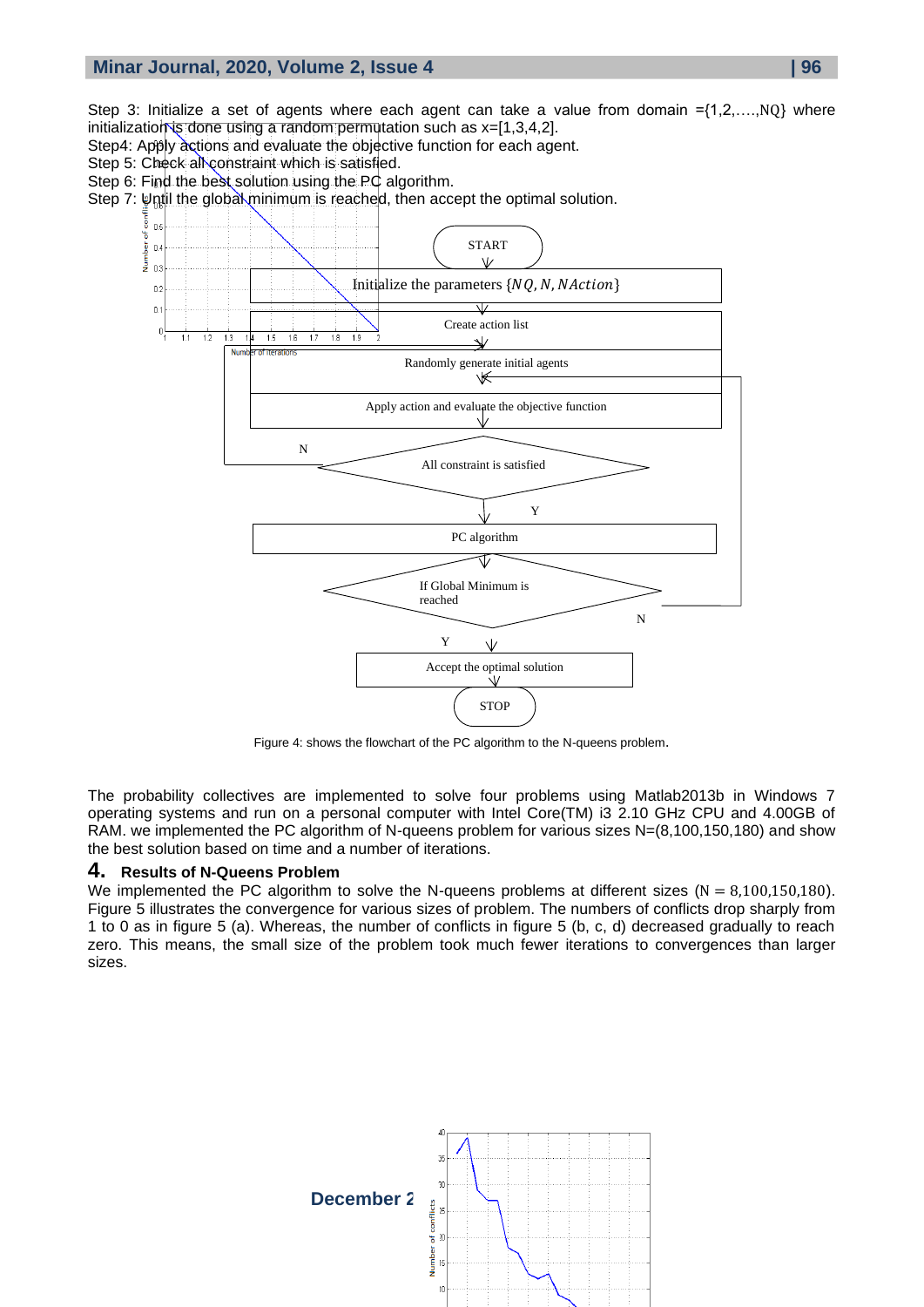

Figure 5: The Convergence for PC Algorithm Runs on Different Sizes of Queens

Table 1 shows the result of applying the PC algorithm to find the best solution for N-queens, with the time that is needed to achieve each solution. For example, 8 queens are distributed on a chessboard as :( $q_1$  at column 4,  $q_1$  at column 8,  $q_1$  at column 1,  $q_1$  at column 5,  $q_1$  at column 7,  $q_1$  at column 2,  $q_1$  at column 6,  $q_1$ at column 3).

Table 1: The Results of N-Queens Problem and Time of Reaching the Optimum Solutions

| <b>Number</b><br>of queens | Number of<br><b>Generations</b> | Time            | Solutions                                                                                                                                                                                                                                                                                                                                 |
|----------------------------|---------------------------------|-----------------|-------------------------------------------------------------------------------------------------------------------------------------------------------------------------------------------------------------------------------------------------------------------------------------------------------------------------------------------|
| 8                          | 2                               | 0.408623 s      | [4,8,1,5,7,2,6,3]                                                                                                                                                                                                                                                                                                                         |
| 100                        | 19                              | 2168.79359<br>s | [27,90,17,62,47,2,41,71,24,3,80,4,37,66,96,87,29,<br>69,28,65,67,1,54,57,84,94,40,44,89,95,11,73,31,<br>34, 19, 38, 98, 100, 45, 76, 8, 52, 46, 14, 53, 36, 77, 42, 81,<br>78,56,5,10,79,18,43,13,93,97,55,83,51,15,63,85,<br>70,33,91,6,99,68,21,64,48,82,20,25,23,7,39,92,59<br>,12,22,49,26,88,60,32,75,72,74,61,35,50,30,58,16<br>,91 |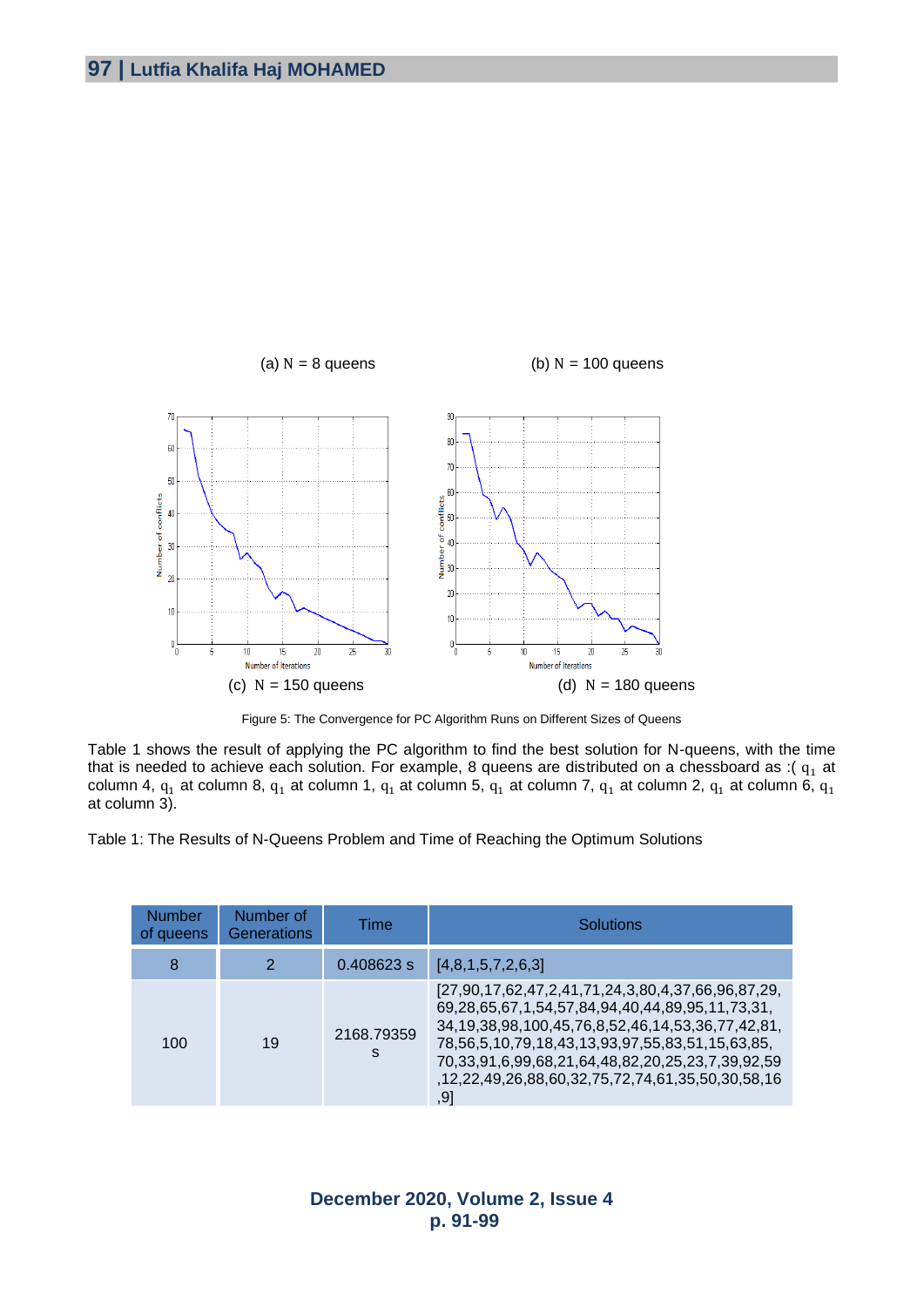| 150 | 30 | 6067.60477<br>1s | [34,140,61,80,49,147,137,148,40,21,23,48,127,24<br>,31,81,68,55,3,97,133,67,120,135,44,87,96,100,<br>33,89,2,25,14,116,130,9,5,136,11,142,129,94,45,<br>76,107,63,113,53,56,79,126,4,43,122,149,111,6,<br>57, 20, 26, 46, 42, 144, 131, 118, 17, 146, 65, 77, 10, 134,<br>58, 38, 98, 64, 110, 124, 93, 70, 47, 27, 109, 8, 114, 108,<br>95,105,138,117,132,60,22,19,1,71,145,13,90,86,<br>18, 37, 39, 128, 74, 125, 16, 30, 102, 36, 92, 15, 12, 139,<br>73,75,78,112,62,115,28,121,35,52,7,99,32,91,50,<br>85,119,82,66,69,54,83,59,141,84,29,104,143,41,<br>123,88,51,101,72,106]                                                                                                                                                                                                                    |
|-----|----|------------------|---------------------------------------------------------------------------------------------------------------------------------------------------------------------------------------------------------------------------------------------------------------------------------------------------------------------------------------------------------------------------------------------------------------------------------------------------------------------------------------------------------------------------------------------------------------------------------------------------------------------------------------------------------------------------------------------------------------------------------------------------------------------------------------------------------|
| 180 | 30 | 30240.0526<br>5s | [34,176,103,170,147,10,68,142,73,97,122,41,35,<br>172, 155, 65, 109, 61, 168, 171, 123, 137, 62, 134, 100,<br>108, 37, 46, 133, 11, 5, 1, 95, 28, 70, 78, 159, 57, 47, 124,<br>148, 143, 39, 24, 135, 4, 48, 52, 140, 71, 119, 141, 113,<br>150, 116, 6, 74, 144, 158, 76, 83, 88, 14, 161, 110, 23, 55,<br>96,69,44,20,84,127,120,85,111,25,131,51,12,87,<br>139, 153, 178, 160, 152, 128, 66, 18, 13, 19, 27, 90, 7, 22,<br>145, 164, 180, 17, 45, 54, 101, 59, 129, 174, 177, 16, 126<br>,72,166,36,3,33,82,99,26,175,21,156,179,107,43,<br>165, 162, 115, 9, 89, 104, 121, 163, 138, 86, 75, 132, 102<br>, 151, 92, 15, 2, 117, 114, 40, 130, 63, 56, 98, 80, 49, 42,<br>93, 154, 118, 112, 58, 94, 64, 146, 53, 105, 125, 91, 30,<br>79,149,136,8,32,38,29,60,173,50,167,31,81,157,<br>77.169.671. |

### **5. Conclusion**

In this paper, we have implemented the N-queens problem using probability collectives algorithm. The PC is a general framework of agent coordination and distributed optimisation, which is a type of heuristic algorithm. This algorithm concentrates on adapting the distributions the strategy set of each agent to improve its performance. Each agent makes options using the determined utility until the algorithm reaches the convergence. The performance of probability collective is tested using the N-queens problems at different sizes ( $N = 8,100,150,180$ ). The results show that the PC algorithm was successful and was sufficiently robust in solving these problems.

#### **References**

- "Wikipedia," Wikimedia Foundation, 24 July 2016. [Online]. Available: HTTP:// en.wikipedia.org/wiki/Multiagent\_system.
- Bieniawski, Stefan, D. H. Wolpert, and I. Kroo. "Discrete, continuous, and constrained optimisation using collectives." Proceedings of 10th AIAA/ISSMO Multidisciplinary Analysis and Optimisation Conference, Albany, New York. 2004.
- Huang, Chien-Feng. "Combinatorial optimisation in biology using probability collectives multi-agent systems." Expert Systems with Applications 39.2 (2012): 1763-1771.
- Kulkarni, Anand J., and Kang Tai. "Probability Collectives for Decentralised, Distributed Optimisation: a Collective Intelligence Approach." Systems, Man and Cybernetics, 2008. SMC 2008. IEEE International Conference on. IEEE, 2008.
- Kulkarni, Anand J., and Tai. "Probability Collectives: a Multi-agent Approach for Solving Combinatorial Optimisation Problems." Applied Soft Computing 10.3 (2010): 759-771.
- Kulkarni, Anand Jayant, and Kang Tai. "Probability collectives: a distributed optimisation approach for constrained problems." IEEE Congress on Evolutionary Computation. IEEE, 2010.
- Paul Cull, Rajeev Pandey, Isomphismand And The N-queens Problem, Technical report 94-20-02, 11 Feburary 1994.